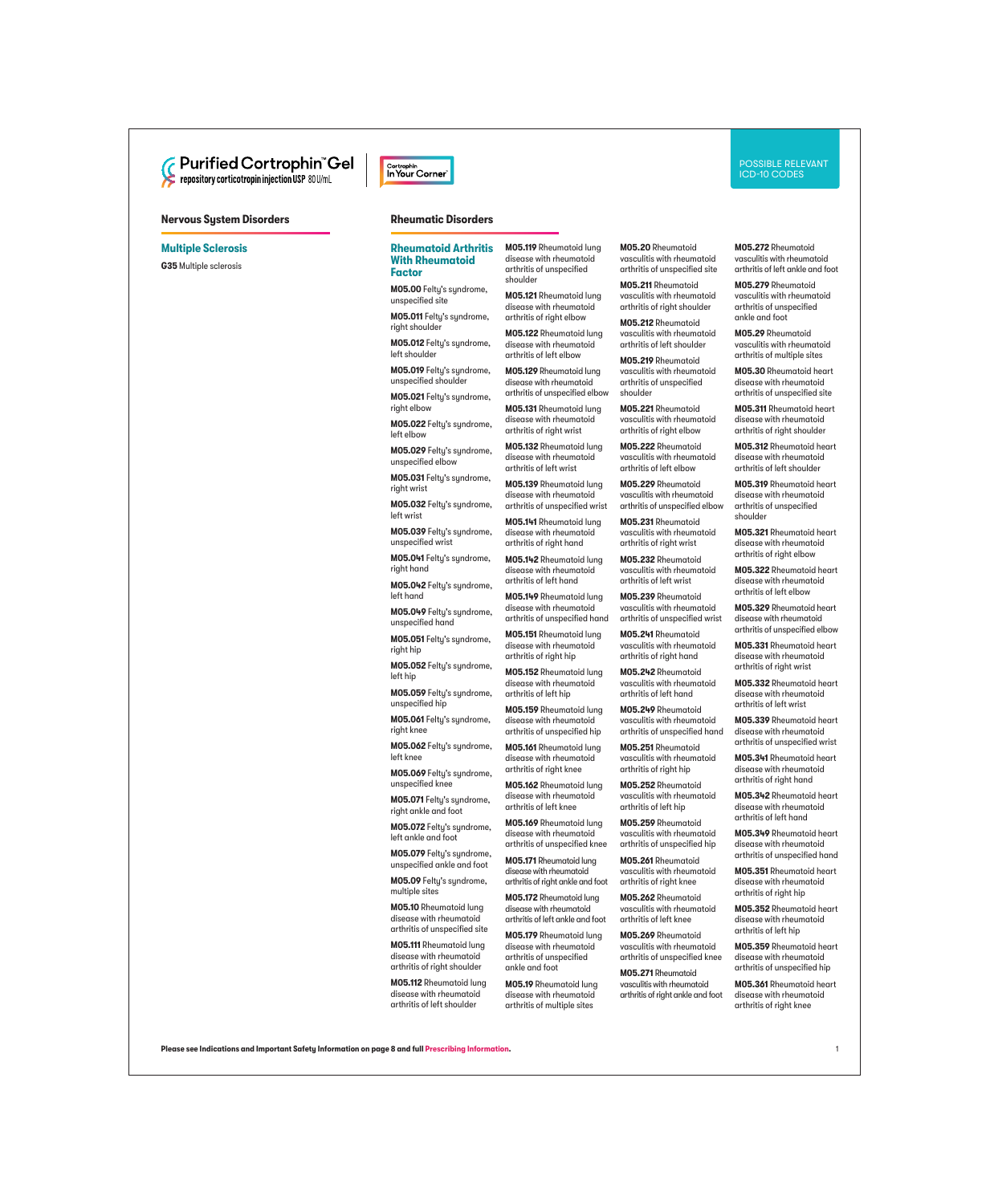

# **Rheumatic Disorders (continued)**

# **Rheumatoid Arthritis With Rheumatoid Factor (continued)**

**M05.362** Rheumatoid heart disease with rheumatoid arthritis of left knee

**M05.369** Rheumatoid heart disease with rheumatoid arthritis of unspecified knee

**M05.371** Rheumatoid heart disease with rheumatoid arthritis of right ankle and foot

**M05.372** Rheumatoid heart disease with rheumatoid arthritis of left ankle and foot

**M05.379** Rheumatoid heart disease with rheumatoid arthritis of unspecified ankle and foot

**M05.39** Rheumatoid heart disease with rheumatoid arthritis of multiple sites

**M05.40** Rheumatoid myopathy with rheumatoid arthritis of unspecified site

**M05.411** Rheumatoid myopathy with rheumatoid arthritis of right shoulder

**M05.412** Rheumatoid myopathy with rheumatoid arthritis of left shoulder

**M05.419** Rheumatoid myopathy with rheumatoid arthritis of unspecified shoulder

**M05.421** Rheumatoid myopathy with rheumatoid arthritis of right elbow

**M05.422** Rheumatoid myopathy with rheumatoid arthritis of left elbow

**M05.429** Rheumatoid myopathy with rheumatoid arthritis of unspecified elbow

**M05.431** Rheumatoid myopathy with rheumatoid arthritis of right wrist

**M05.432** Rheumatoid myopathy with rheumatoid arthritis of left wrist

**M05.439** Rheumatoid myopathy with rheumatoid arthritis of unspecified wrist

**M05.441** Rheumatoid myopathy with rheumatoid arthritis of right hand

**M05.442** Rheumatoid myopathy with rheumatoid arthritis of left hand

**M05.449** Rheumatoid myopathy with rheumatoid arthritis of unspecified hand **M05.451** Rheumatoid myopathy with rheumatoid arthritis of right hip

**M05.452** Rheumatoid myopathy with rheumatoid arthritis of left hip

**M05.459** Rheumatoid myopathy with rheumatoid arthritis of unspecified hip

**M05.461** Rheumatoid myopathy with rheumatoid arthritis of right knee

**M05.462** Rheumatoid myopathy with rheumatoid arthritis of left knee

**M05.469** Rheumatoid myopathy with rheumatoid arthritis of unspecified knee

**M05.471** Rheumatoid myopathy with rheumatoid arthritis of right ankle and foot

**M05.472** Rheumatoid myopathy with rheumatoid arthritis of left ankle and foot

**M05.479** Rheumatoid myopathy with rheumatoid arthritis of unspecified ankle and foot

**M05.49** Rheumatoid myopathy with rheumatoid arthritis of multiple sites

**M05.50** Rheumatoid polyneuropathy with rheumatoid arthritis of unspecified site

**M05.511** Rheumatoid polyneuropathy with rheumatoid arthritis of right shoulder

**M05.512** Rheumatoid polyneuropathy with rheumatoid arthritis of left shoulder

**M05.519** Rheumatoid polyneuropathy with rheumatoid arthritis of unspecified shoulder

**M05.521** Rheumatoid polyneuropathy with rheumatoid arthritis of right elbow

**M05.522** Rheumatoid polyneuropathy with rheumatoid arthritis of left elbow

**M05.529** Rheumatoid polyneuropathy with rheumatoid arthritis of unspecified elbow

**M05.531** Rheumatoid polyneuropathy with rheumatoid arthritis of right wrist

**M05.532** Rheumatoid poluneuropathu with rheumatoid arthritis of left wrist

Cortrophin In Your Corner

**M05.539** Rheumatoid poluneuropathu with rheumatoid arthritis of unspecified wrist

**M05.541** Rheumatoid polyneuropathy with rheumatoid arthritis of right hand

**M05.542** Rheumatoid polyneuropathy with rheumatoid arthritis of left hand

**M05.549** Rheumatoid poluneuropathy with rheumatoid arthritis of unspecified hand

**M05.551** Rheumatoid poluneuropathu with rheumatoid arthritis of right hip

**M05.552** Rheumatoid polyneuropathy with rheumatoid arthritis of left hip

**M05.559** Rheumatoid polyneuropathy with rheumatoid arthritis of unspecified hip

**M05.561** Rheumatoid polyneuropathy with rheumatoid arthritis of right knee

**M05.562** Rheumatoid polyneuropathy with rheumatoid arthritis of left knee

**M05.569** Rheumatoid polyneuropathy with rheumatoid arthritis of unspecified knee

**M05.571** Rheumatoid polyneuropathy with rheumatoid arthritis of right ankle and foot

**M05.572** Rheumatoid polyneuropathy with rheumatoid arthritis of left ankle and foot

**M05.579** Rheumatoid polyneuropathy with rheumatoid arthritis of unspecified ankle and foot

**M05.59** Rheumatoid polyneuropathy with rheumatoid arthritis of multiple sites

**M05.60** Rheumatoid arthritis of unspecified site with involvement of other organs and systems

**M05.611** Rheumatoid arthritis of right shoulder with involvement of other organs and systems

**M05.612** Rheumatoid arthritis of left shoulder with involvement of other organs and sustems

**M05.619** Rheumatoid arthritis of unspecified shoulder with involvement of other organs and sustems

**M05.621** Rheumatoid arthritis of right elbow with involvement of other organs and sustems

**M05.622** Rheumatoid arthritis of left elbow with involvement of other organs and sustems

**M05.629** Rheumatoid arthritis of unspecified elbow with involvement of other organs and systems

**M05.631** Rheumatoid arthritis of right wrist with involvement of other organs and systems

**M05.632** Rheumatoid arthritis of left wrist with involvement of other organs and systems

**M05.639** Rheumatoid arthritis of unspecified wrist with involvement of other organs and systems

**M05.641** Rheumatoid arthritis of right hand with involvement of other organs and systems

**M05.642** Rheumatoid arthritis of left hand with involvement of other organs and systems

**M05.649** Rheumatoid arthritis of unspecified hand with involvement of other organs and systems

**M05.651** Rheumatoid arthritis of right hip with involvement of other organs and systems

**M05.652** Rheumatoid arthritis of left hip with involvement of other organs and systems

**M05.659** Rheumatoid arthritis of unspecified hip with involvement of other organs and systems

**M05.661** Rheumatoid arthritis of right knee with involvement of other organs and systems

**M05.662** Rheumatoid arthritis of left knee with involvement of other organs and sustems

**M05.669** Rheumatoid arthritis of unspecified knee with involvement of other organs and sustems

**M05.671** Rheumatoid arthritis of right ankle and foot with involvement of other organs and sustems

**M05.672** Rheumatoid arthritis of left ankle and foot with involvement of other organs and sustems

**M05.679** Rheumatoid arthritis of unspecified ankle and foot with involvement of other organs and sustems

**M05.69** Rheumatoid arthritis of multiple sites with involvement of other organs and systems

**M05.70** Rheumatoid arthritis with rheumatoid factor of unspecified site without organ or systems involvement

**M05.711** Rheumatoid arthritis with rheumatoid factor of right shoulder without organ or systems involvement

**M05.712** Rheumatoid arthritis with rheumatoid factor of left shoulder without organ or systems involvement

**M05.719** Rheumatoid arthritis with rheumatoid factor of unspecified shoulder without organ or systems involvement

**M05.721** Rheumatoid arthritis with rheumatoid factor of right elbow without organ or systems involvement

**M05.722** Rheumatoid arthritis with rheumatoid factor of left elbow without organ or systems involvement

**M05.729** Rheumatoid arthritis with rheumatoid factor of unspecified elbow without organ or systems involvement

**M05.731** Rheumatoid arthritis with rheumatoid factor of right wrist without organ or systems involvement

**M05.732** Rheumatoid arthritis with rheumatoid factor of left wrist without organ or systems involvement

**M05.739** Rheumatoid arthritis with rheumatoid factor of unspecified wrist without organ or systems involvement

**M05.741** Rheumatoid arthritis with rheumatoid factor of right hand without organ or sustems involvement

**M05.742** Rheumatoid arthritis with rheumatoid factor of left hand without organ or systems involvement

**M05.749** Rheumatoid arthritis with rheumatoid factor of unspecified hand without organ or sustems involvement

**M05.751** Rheumatoid arthritis with rheumatoid factor of right hip without organ or systems involvement

**M05.752** Rheumatoid arthritis with rheumatoid factor of left hip without organ or systems involvement

**M05.759** Rheumatoid arthritis with rheumatoid factor of unspecified hip without organ or systems involvement

**M05.761** Rheumatoid arthritis with rheumatoid factor of right knee without organ or systems involvement

**M05.762** Rheumatoid arthritis with rheumatoid factor of left knee without organ or systems involvement

**M05.769** Rheumatoid arthritis with rheumatoid factor of unspecified knee without organ or systems involvement

**M05.771** Rheumatoid arthritis with rheumatoid factor of right ankle and foot without organ or systems involvement

**M05.772** Rheumatoid arthritis with rheumatoid factor of left ankle and foot without organ or systems involvement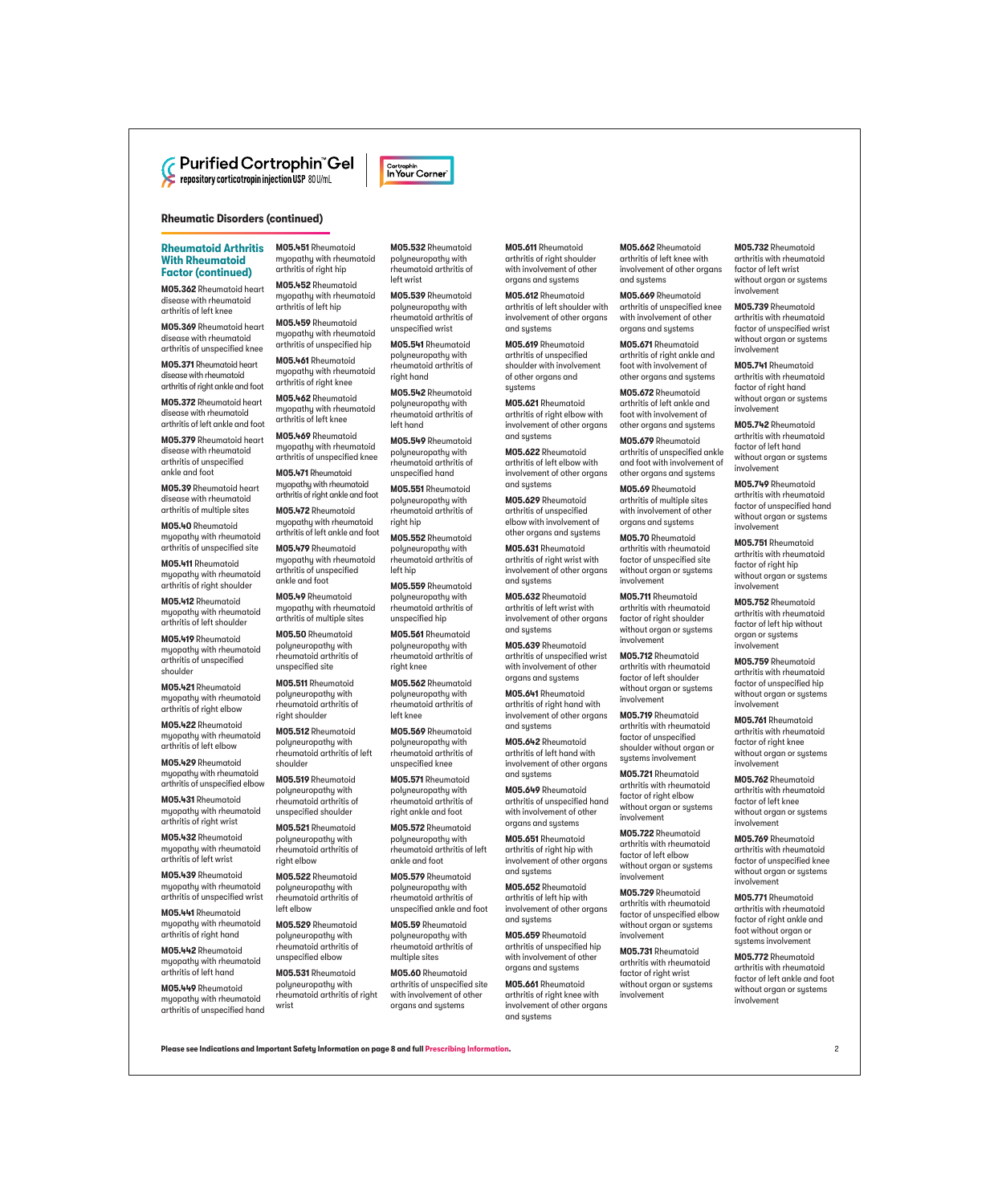# **Rheumatic Disorders (continued)**

# **Rheumatoid Arthritis With Rheumatoid Factor (continued)**

**M05.779** Rheumatoid arthritis with rheumatoid factor of unspecified ankle and foot without organ or systems involvement

**M05.79** Rheumatoid arthritis with rheumatoid factor of multiple sites without organ or systems involvement

**M05.7A** Rheumatoid arthritis with rheumatoid factor of other specified site without organ or systems involvement

**M05.80** Other rheumatoid arthritis with rheumatoid factor of unspecified site

**M05.811** Other rheumatoid arthritis with rheumatoid factor of right shoulder

**M05.812** Other rheumatoid arthritis with rheumatoid factor of left shoulder

**M05.819** Other rheumatoid arthritis with rheumatoid factor of unspecified shoulder

**M05.821** Other rheumatoid arthritis with rheumatoid factor of right elbow

**M05.822** Other rheumatoid arthritis with rheumatoid factor of left elbow

**M05.829** Other rheumatoid arthritis with rheumatoid factor of unspecified elbow

**M05.831** Other rheumatoid arthritis with rheumatoid factor of right wrist

**M05.832** Other rheumatoid arthritis with rheumatoid factor of left wrist

**M05.839** Other rheumatoid arthritis with rheumatoid factor of unspecified wrist

**M05.841** Other rheumatoid arthritis with rheumatoid factor of right hand

**M05.842** Other rheumatoid arthritis with rheumatoid factor of left hand

**M05.849** Other rheumatoid arthritis with rheumatoid factor of unspecified hand

**M05.851** Other rheumatoid arthritis with rheumatoid factor of right hip

**M05.852** Other rheumatoid arthritis with rheumatoid factor of left hip

**M05.859** Other rheumatoid arthritis with rheumatoid factor of unspecified hip

**M06.039** Rheumatoid arthritis without rheumatoid factor, unspecified wrist **M06.041** Rheumatoid arthritis without rheumatoid factor, right hand **M06.042** Rheumatoid arthritis without rheumatoid

Cortrophin In Your Corner

factor, left hand **M06.049** Rheumatoid arthritis without rheumatoid factor, unspecified hand **M06.051** Rheumatoid arthritis without rheumatoid

factor, right hip **M06.052** Rheumatoid arthritis without rheumatoid

factor, left hip **M06.059** Rheumatoid arthritis without rheumatoid factor, unspecified hip **M06.061** Rheumatoid arthritis without rheumatoid factor, right knee **M06.062** Rheumatoid arthritis without rheumatoid

factor, left knee **M06.069** Rheumatoid arthritis without rheumatoid factor, unspecified knee **M06.071** Rheumatoid arthritis without rheumatoid factor, right ankle and foot **M06.072** Rheumatoid arthritis without rheumatoid factor, left ankle and foot **M06.079** Rheumatoid arthritis without rheumatoid factor, unspecified ankle

and foot

disease

**M06.20** Rheumatoid bursitis, unspecified site **M06.211** Rheumatoid bursitis, right shoulder **M06.212** Rheumatoid bursitis, left shoulder **M06.219** Rheumatoid bursitis, unspecified shoulder

**M06.08** Rheumatoid arthritis without rheumatoid factor, vertebrae **M06.09** Rheumatoid arthritis without rheumatoid factor, multiple sites **M06.0A** Rheumatoid arthritis without rheumatoid factor, other specified site **M06.1** Adult-onset Still's

**M05.861** Other rheumatoid arthritis with rheumatoid factor of right knee

**M05.862** Other rheumatoid arthritis with rheumatoid factor of left knee

**M05.869** Other rheumatoid arthritis with rheumatoid factor of unspecified knee

**M05.871** Other rheumatoid arthritis with rheumatoid factor of right ankle and foot

**M05.872** Other rheumatoid arthritis with rheumatoid factor of left ankle and foot

**M05.879** Other rheumatoid arthritis with rheumatoid factor of unspecified ankle and foot

**M05.89** Other rheumatoid arthritis with rheumatoid factor of multiple sites

**M05.8A** Other rheumatoid arthritis with rheumatoid factor of other specified site

**M05.9** Rheumatoid arthritis with rheumatoid factor, unspecified

# **Other Rheumatoid Arthritis**

**M06.00** Rheumatoid arthritis without rheumatoid factor, unspecified site

**M06.011** Rheumatoid arthritis without rheumatoid factor, right shoulder

**M06.012** Rheumatoid arthritis without rheumatoid factor, left shoulder

**M06.019** Rheumatoid arthritis without rheumatoid factor, unspecified shoulder

**M06.021** Rheumatoid arthritis without rheumatoid factor, right elbow

**M06.022** Rheumatoid arthritis without rheumatoid factor, left elbow

**M06.029** Rheumatoid arthritis without rheumatoid factor, unspecified elbow

**M06.031** Rheumatoid arthritis without rheumatoid factor, right wrist

**M06.032** Rheumatoid arthritis without rheumatoid factor, left wrist

> **M06.221** Rheumatoid bursitis, right elbow

**M06.222** Rheumatoid bursitis, left elbow

**M06.229** Rheumatoid bursitis, unspecified elbow **M06.231** Rheumatoid

bursitis, right wrist **M06.232** Rheumatoid

bursitis, left wrist **M06.239** Rheumatoid

bursitis, unspecified wrist **M06.241** Rheumatoid bursitis, right hand

**M06.242** Rheumatoid bursitis, left hand

**M06.249** Rheumatoid bursitis, unspecified hand **M06.251** Rheumatoid

**M06.252** Rheumatoid bursitis, left hip

bursitis, right hip

**M06.259** Rheumatoid bursitis, unspecified hip

**M06.261** Rheumatoid bursitis, right knee

**M06.262** Rheumatoid bursitis, left knee

**M06.269** Rheumatoid bursitis, unspecified knee

**M06.271** Rheumatoid bursitis, right ankle and foot

**M06.272** Rheumatoid bursitis, left ankle and foot

**M06.279** Rheumatoid bursitis, unspecified ankle and foot

**M06.28** Rheumatoid bursitis, vertebrae **M06.29** Rheumatoid

bursitis, multiple sites **M06.30** Rheumatoid

nodule, unspecified site **M06.311** Rheumatoid

nodule, right shoulder **M06.312** Rheumatoid

nodule, left shoulder

**M06.319** Rheumatoid nodule, unspecified shoulder

**M06.321** Rheumatoid nodule, right elbow

**M06.322** Rheumatoid nodule, left elbow **M06.329** Rheumatoid

nodule, unspecified elbow

**M06.331** Rheumatoid nodule, right wrist

**M06.332** Rheumatoid nodule, left wrist

**Please see Indications and Important Safety Information on page 8 and full [Prescribing Information.](https://cortrophin.com/pdfs/purified-cortrophin-gel-prescribing-information.pdf)** 3

**M06.339** Rheumatoid nodule, unspecified wrist **M06.341** Rheumatoid nodule, right hand

**M06.342** Rheumatoid nodule, left hand

**M06.349** Rheumatoid nodule, unspecified hand

**M06.351** Rheumatoid nodule, right hip

**M06.352** Rheumatoid nodule, left hip

**M06.359** Rheumatoid nodule, unspecified hip

**M06.361** Rheumatoid nodule, right knee

**M06.362** Rheumatoid nodule, left knee

**M06.369** Rheumatoid nodule, unspecified knee

**M06.371** Rheumatoid nodule, right ankle and foot

**M06.372** Rheumatoid nodule, left ankle and foot

**M06.379** Rheumatoid nodule, unspecified ankle and foot

**M06.38** Rheumatoid nodule, vertebrae

**M06.39** Rheumatoid nodule, multiple sites

**M06.4** Inflammatory polyarthropathy

**M06.80** Other specified rheumatoid arthritis, unspecified site

**M06.811** Other specified rheumatoid arthritis, right shoulder

**M06.812** Other specified rheumatoid arthritis, left shoulder

**M06.819** Other specified rheumatoid arthritis, unspecified shoulder

**M06.821** Other specified rheumatoid arthritis, right elbow

**M06.822** Other specified rheumatoid arthritis, left elbow

**M06.829** Other specified rheumatoid arthritis, unspecified elbow

**M06.831** Other specified rheumatoid arthritis, right wrist

**M06.832** Other specified rheumatoid arthritis, left wrist

**M06.839** Other specified rheumatoid arthritis, unspecified wrist

**M06.841** Other specified rheumatoid arthritis, right hand **M06.842** Other specified rheumatoid arthritis, left hand

**M06.849** Other specified rheumatoid arthritis, unspecified hand

**M06.851** Other specified rheumatoid arthritis, right hip

**M06.852** Other specified rheumatoid arthritis, left hip

**M06.859** Other specified rheumatoid arthritis, unspecified hip

**M06.861** Other specified rheumatoid arthritis, right

**M06.862** Other specified rheumatoid arthritis, left knee **M06.869** Other specified rheumatoid arthritis, unspecified knee **M06.871** Other specified rheumatoid arthritis, right ankle and foot

**M06.872** Other specified rheumatoid arthritis, left ankle and foot

**M06.879** Other specified rheumatoid arthritis, unspecified ankle and foot **M06.88** Other specified rheumatoid arthritis, vertebrae

**M06.89** Other specified rheumatoid arthritis, multiple sites

**M06.8A** Other specified rheumatoid arthritis, other

**M06.9** Rheumatoid arthritis,

**Juvenile Rheumatoid** 

**M08.00** Unspecified juvenile rheumatoid arthritis of unspecified site **M08.011** Unspecified juvenile rheumatoid arthritis, right shoulder **M08.012** Unspecified juvenile rheumatoid arthritis, left shoulder **M08.019** Unspecified juvenile rheumatoid arthritis, unspecified shoulder

**M08.021** Unspecified juvenile rheumatoid .<br>arthritis, right elbow **M08.022** Unspecified juvenile rheumatoid arthritis, left elbow

specified site

unspecified

**Arthritis**

knee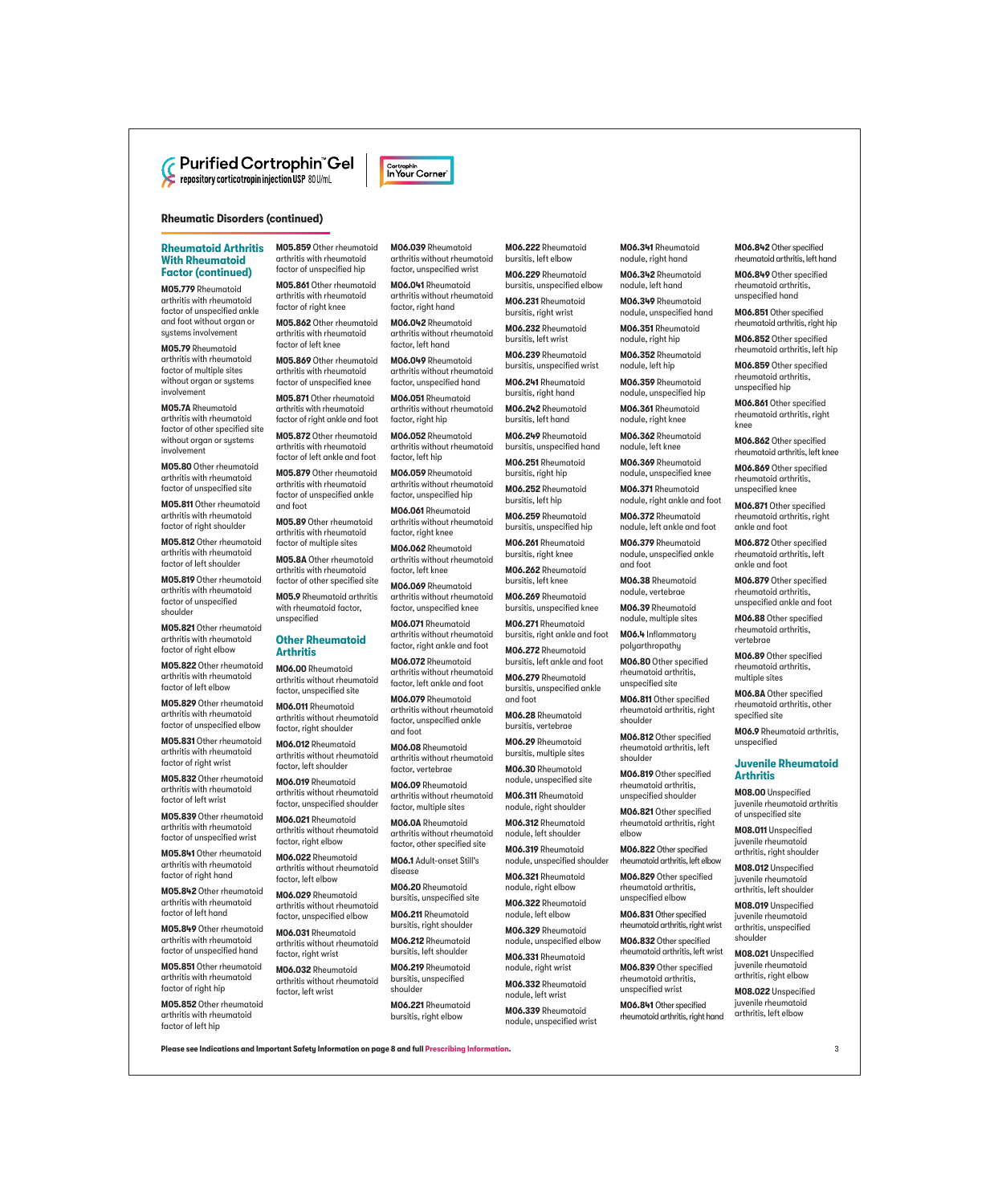# **C** Purified Cortrophin<sup>th</sup> Gel

# **Rheumatic Disorders (continued)**

# **Juvenile Rheumatoid Arthritis (continued)**

**M08.029** Unspecified juvenile rheumatoid arthritis, unspecified elbow

**M08.031** Unspecified juvenile rheumatoid arthritis, right wrist

**M08.032** Unspecified juvenile rheumatoid arthritis, left wrist

**M08.039** Unspecified juvenile rheumatoid arthritis, unspecified wrist

**M08.041** Unspecified juvenile rheumatoid arthritis, right hand

**M08.042** Unspecified juvenile rheumatoid arthritis, left hand

**M08.049** Unspecified juvenile rheumatoid arthritis, unspecified hand

**M08.051** Unspecified juvenile rheumatoid arthritis, right hip

**M08.052** Unspecified juvenile rheumatoid arthritis, left hip

**M08.059** Unspecified juvenile rheumatoid arthritis, unspecified hip

**M08.061** Unspecified juvenile rheumatoid arthritis, right knee

**M08.062** Unspecified juvenile rheumatoid arthritis, left knee

**M08.069** Unspecified juvenile rheumatoid arthritis, unspecified knee

**M08.071** Unspecified juvenile rheumatoid arthritis, right ankle and foot

**M08.072** Unspecified juvenile rheumatoid arthritis, left ankle and foot

**M08.079** Unspecified juvenile rheumatoid arthritis, unspecified ankle and foot

**M08.08** Unspecified juvenile rheumatoid arthritis, vertebrae

**M08.09** Unspecified juvenile rheumatoid arthritis, multiple sites

**M08.0A** Unspecified juvenile rheumatoid arthritis, other specified site

**M08.20** Juvenile rheumatoid arthritis with systemic onset, unspecified site

**M08.211** Juvenile rheumatoid arthritis with systemic onset, right shoulder

**M08.212** Juvenile rheumatoid arthritis with sustemic onset, left shoulder

**M08.219** Juvenile rheumatoid arthritis with sustemic onset, unspecified shoulder

**M08.221** Juvenile rheumatoid arthritis with systemic onset, right elbow

**M08.222** Juvenile rheumatoid arthritis with systemic onset, left elbow

**M08.229** Juvenile rheumatoid arthritis with systemic onset, unspecified elbow

**M08.231** Juvenile rheumatoid arthritis with sustemic onset, right wrist

**M08.232** Juvenile rheumatoid arthritis with systemic onset, left wrist

**M08.239** Juvenile rheumatoid arthritis with systemic onset, unspecified wrist

**M08.241** Juvenile rheumatoid arthritis with systemic onset, right hand

**M08.242** Juvenile rheumatoid arthritis with systemic onset, left hand

**M08.249** Juvenile rheumatoid arthritis with systemic onset, unspecified hand

**M08.251** Juvenile rheumatoid arthritis with systemic onset, right hip

**M08.252** Juvenile rheumatoid arthritis with systemic onset, left hip

**M08.259** Juvenile rheumatoid arthritis with systemic onset, unspecified hip

**M08.261** Juvenile rheumatoid arthritis with systemic onset, right knee

**M08.262** Juvenile rheumatoid arthritis with systemic onset, left knee

**M08.269** Juvenile rheumatoid arthritis with systemic onset, unspecified knee

**M08.271** Juvenile rheumatoid arthritis with systemic onset, right ankle and foot

**M08.272** Juvenile rheumatoid arthritis with sustemic onset, left ankle and foot

Cortrophin In Your Corner

**M08.279** Juvenile rheumatoid arthritis with systemic onset, unspecified ankle and foot

**M08.28** Juvenile rheumatoid arthritis with systemic onset, vertebrae

**M08.29** Juvenile rheumatoid arthritis with systemic onset, multiple sites

**M08.2A** Juvenile rheumatoid arthritis with sustemic onset, other specified site

**M08.3** Juvenile rheumatoid polyarthritis (seronegative)

**M08.40** Pauciarticular juvenile rheumatoid arthritis, unspecified site

**M08.411** Pauciarticular juvenile rheumatoid arthritis, right shoulder

**M08.412** Pauciarticular juvenile rheumatoid arthritis, left shoulder

**M08.419** Pauciarticular juvenile rheumatoid arthritis, unspecified shoulder

**M08.421** Pauciarticular juvenile rheumatoid arthritis, right elbow

**M08.422** Pauciarticular juvenile rheumatoid arthritis, left elbow

**M08.429** Pauciarticular juvenile rheumatoid arthritis, unspecified elbow

**M08.431** Pauciarticular juvenile rheumatoid arthritis, right wrist

**M08.432** Pauciarticular juvenile rheumatoid arthritis, left wrist

**M08.439** Pauciarticular juvenile rheumatoid arthritis, unspecified wrist

**M08.441** Pauciarticular juvenile rheumatoid arthritis, right hand

**M08.442** Pauciarticular juvenile rheumatoid arthritis, left hand

**M08.449** Pauciarticular juvenile rheumatoid arthritis, unspecified hand

**M08.451** Pauciarticular juvenile rheumatoid arthritis, right hip

**M08.452** Pauciarticular juvenile rheumatoid arthritis, left hip

**M08.459** Pauciarticular juvenile rheumatoid arthritis, unspecified hip

**M08.461** Pauciarticular juvenile rheumatoid .<br>arthritis, right knee

**M08.462** Pauciarticular juvenile rheumatoid arthritis, left knee

**M08.469** Pauciarticular juvenile rheumatoid arthritis, unspecified knee

**M08.471** Pauciarticular juvenile rheumatoid arthritis, right ankle and foot

**M08.472** Pauciarticular juvenile rheumatoid arthritis, left ankle and foot

**M08.479** Pauciarticular juvenile rheumatoid arthritis, unspecified ankle and foot

**M08.48** Pauciarticular juvenile rheumatoid arthritis, vertebrae

**M08.4A** Pauciarticular juvenile rheumatoid arthritis, other specified site

**M08.80** Other juvenile arthritis, unspecified site

**M08.811** Other juvenile arthritis, right shoulder

**M08.812** Other juvenile arthritis, left shoulder

**M08.819** Other juvenile arthritis, unspecified shoulder

**M08.821** Other juvenile arthritis, right elbow

**M08.822** Other juvenile arthritis, left elbow

**M08.829** Other juvenile arthritis, unspecified elbow

**M08.831** Other juvenile arthritis, right wrist

**M08.832** Other juvenile arthritis, left wrist

**M08.839** Other juvenile arthritis, unspecified wrist

**M08.841** Other juvenile arthritis, right hand

**M08.842** Other juvenile arthritis, left hand

**M08.849** Other juvenile arthritis, unspecified hand

**M08.851** Other juvenile arthritis, right hip

**Please see Indications and Important Safety Information on page 8 and full [Prescribing Information](https://cortrophin.com/pdfs/purified-cortrophin-gel-prescribing-information.pdf).** 4

**M08.852** Other juvenile arthritis, left hip

**M08.962** Juvenile arthritis, unspecified, left knee **M08.969** Juvenile arthritis, unspecified, unspecified knee **M08.971** Juvenile arthritis, unspecified, right ankle

**M08.972** Juvenile arthritis, unspecified, left ankle and

**M08.979** Juvenile arthritis, unspecified, unspecified ankle and foot

**M08.98** Juvenile arthritis, unspecified, vertebrae **M08.99** Juvenile arthritis, unspecified, multiple sites **M08.9A** Juvenile arthritis, unspecified, other specified

**M08.1** Juvenile ankulosing

interphalangeal psoriatic

**L40.52** Psoriatic arthritis

**L40.53** Psoriatic spondylitis **L40.54** Psoriatic juvenile

**L40.59** Other psoriatic arthropathy **Ankylosing Spondylitis M45.0** Ankylosing spondylitis of multiple sites

and foot

foot

site

spondulitis **Psoriasis L40.50** Arthropathic psoriasis, unspecified **L40.51** Distal

arthropathy

arthropathy

in spine

region

region

**M45.5** Ankylosing spondylitis of thoracolumbar region **M45.6** Ankylosing spondylitis lumbar region **M45.7** Ankylosing spondylitis of lumbosacral

**M45.1** Ankylosing spondylitis of occipitoatlanto-axial region **M45.2** Ankylosing spondylitis of cervical region **M45.3** Ankylosing spondylitis of cervicothoracic region **M45.4** Ankylosing spondylitis of thoracic

mutilans

**M08.859** Other juvenile arthritis, unspecified hip

**M08.861** Other juvenile arthritis, right knee

**M08.862** Other juvenile arthritis, left knee

**M08.869** Other juvenile arthritis, unspecified knee

**M08.871** Other juvenile arthritis, right ankle and foot

**M08.872** Other juvenile arthritis, left ankle and foot

**M08.879** Other juvenile arthritis, unspecified ankle and foot

**M08.88** Other juvenile arthritis, other specified site

**M08.89** Other juvenile arthritis, multiple sites

**M08.90** Juvenile arthritis, unspecified, unspecified site

**M08.911** Juvenile arthritis, unspecified, right shoulder **M08.912** Juvenile arthritis,

unspecified, left shoulder

**M08.919** Juvenile arthritis, unspecified, unspecified shoulder

**M08.921** Juvenile arthritis, unspecified, right elbow **M08.922** Juvenile arthritis, unspecified, left elbow **M08.929** Juvenile arthritis, unspecified, unspecified

**M08.931** Juvenile arthritis, unspecified, right wrist **M08.932** Juvenile arthritis, unspecified, left wrist **M08.939** Juvenile arthritis, unspecified, unspecified wrist **M08.941** Juvenile arthritis, unspecified, right hand **M08.942** Juvenile arthritis, unspecified, left hand **M08.949** Juvenile arthritis, unspecified, unspecified

**M08.951** Juvenile arthritis, unspecified, right hip **M08.952** Juvenile arthritis, unspecified, left hip **M08.959** Juvenile arthritis, unspecified, unspecified hip **M08.961** Juvenile arthritis, unspecified, right knee

elbow

hand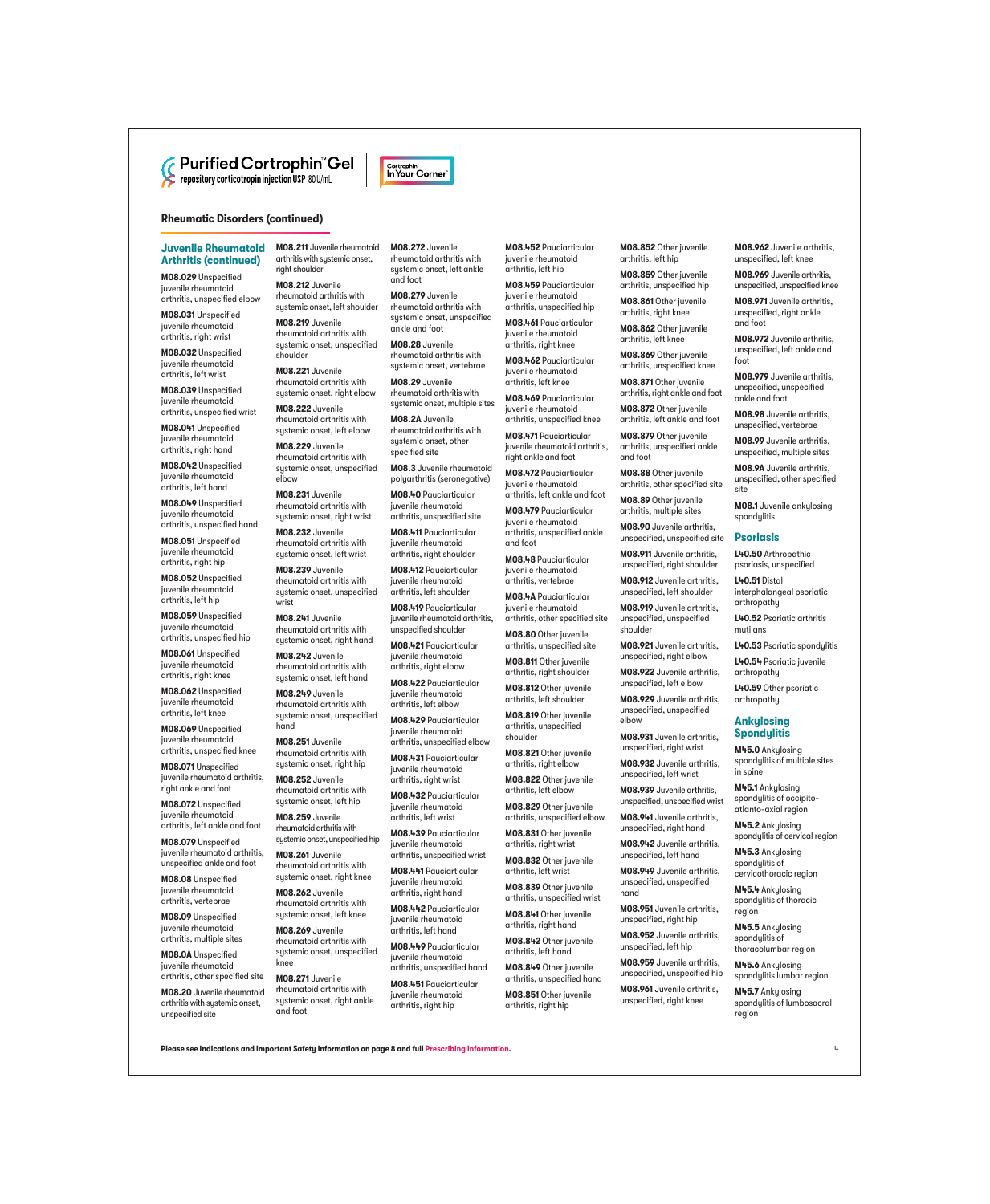

# **Rheumatic Disorders (continued)**

# **Ankylosing Spondylitis (continued)**

**M45.8** Ankylosing spondylitis sacral and sacrococcygeal region

**M45.9** Ankylosing spondylitis of unspecified sites in spine

#### **Acute Gouty Arthritis**

**M10.00** Idiopathic gout, unspecified site

**M10.011** Idiopathic gout, right shoulder

**M10.012** Idiopathic gout, left shoulder

**M10.019** Idiopathic gout, unspecified shoulder

**M10.021** Idiopathic gout, right elbow

**M10.022** Idiopathic gout, left elbow

**M10.029** Idiopathic gout, unspecified elbow

**M10.031** Idiopathic gout, right wrist

**M10.032** Idiopathic gout, left wrist

**M10.039** Idiopathic gout, unspecified wrist

**M10.041** Idiopathic gout, right hand

**M10.042** Idiopathic gout, left hand

**M10.049** Idiopathic gout, unspecified hand

**M10.051** Idiopathic gout, right hip

**M10.052** Idiopathic gout, left hip

**M10.059** Idiopathic gout, unspecified hip

**M10.061** Idiopathic gout, right knee

**M10.062** Idiopathic gout, left knee

**M10.069** Idiopathic gout, unspecified knee

**M10.071** Idiopathic gout, right ankle and foot

**M10.072** Idiopathic gout, left ankle and foot

**M10.079** Idiopathic gout, unspecified ankle and foot

**M10.08** Idiopathic gout, vertebrae

**M10.09** Idiopathic gout, multiple sites

**M10.10** Lead-induced gout, unspecified site

**M10.111** Lead-induced gout, right shoulder

**M10.112** Lead-induced gout, left shoulder

**M10.119** Lead-induced gout, unspecified shoulder

**M10.121** Lead-induced gout, right elbow

**M10.122** Lead-induced gout, left elbow **M10.129** Lead-induced

gout, unspecified elbow **M10.131** Lead-induced gout,

right wrist

**M10.132** Lead-induced gout, left wrist

**M10.139** Lead-induced gout, unspecified wrist

**M10.141** Lead-induced gout, right hand

**M10.142** Lead-induced gout, left hand

**M10.149** Lead-induced gout, unspecified hand

**M10.151** Lead-induced gout, right hip

**M10.152** Lead-induced gout, left hip

**M10.159** Lead-induced gout, unspecified hip

**M10.161** Lead-induced gout, right knee **M10.162** Lead-induced

gout, left knee **M10.169** Lead-induced

gout, unspecified knee **M10.171** Lead-induced gout,

right ankle and foot

**M10.172** Lead-induced gout, left ankle and foot

**M10.179** Lead-induced gout, unspecified ankle and foot

**M10.18** Lead-induced gout, vertebrae

**M10.19** Lead-induced gout, multiple sites

**M10.20** Drug-induced gout, unspecified site

**M10.211** Drug-induced gout, right shoulder

**M10.212** Drug-induced gout, left shoulder

**M10.219** Drug-induced gout, unspecified shoulder

**M10.221** Drug-induced gout, right elbow

**M10.222** Drug-induced gout, left elbow

Cortrophin In Your Corner

**M10.229** Drug-induced gout, unspecified elbow

**M10.231** Drug-induced gout, right wrist

**M10.232** Drug-induced gout, left wrist

**M10.239** Drug-induced gout, unspecified wrist

**M10.241** Drug-induced gout, right hand

**M10.242** Drug-induced gout, left hand

**M10.249** Drug-induced gout, unspecified hand

**M10.251** Drug-induced gout, right hip

**M10.252** Drug-induced gout, left hip

**M10.259** Drug-induced gout, unspecified hip

**M10.261** Drug-induced gout, right knee

**M10.262** Drug-induced gout, left knee

**M10.269** Drug-induced gout, unspecified knee

**M10.271** Drug-induced gout, right ankle and foot

**M10.272** Drug-induced gout, left ankle and foot

**M10.279** Drug-induced gout, unspecified ankle and foot

**M10.28** Drug-induced gout, vertebrae

**M10.29** Drug-induced gout, multiple sites

**M10.30** Gout due to renal impairment, unspecified site

**M10.311** Gout due to renal impairment, right shoulder

**M10.312** Gout due to renal impairment, left shoulder

**M10.319** Gout due to renal impairment, unspecified shoulder

**M10.321** Gout due to renal impairment, right elbow

**M10.322** Gout due to renal impairment, left elbow

**M10.329** Gout due to renal impairment, unspecified elbow

**M10.331** Gout due to renal impairment, right wrist

**M10.332** Gout due to renal impairment, left wrist

**M10.339** Gout due to renal impairment, unspecified wrist **M10.451** Other secondary

**M10.452** Other secondary

**M10.459** Other secondary gout, unspecified hip **M10.461** Other secondary gout, right knee

**M10.462** Other secondary

**M10.469** Other secondary gout, unspecified knee **M10.471** Other secondary gout, right ankle and foot **M10.472** Other secondary gout, left ankle and foot **M10.479** Other secondary gout, unspecified ankle

**M10.48** Other secondary gout, vertebrae

**M10.49** Other secondary gout, multiple sites **M10.9** Gout, unspecified

gout, right hip

gout, left hip

gout, left knee

and foot

**M10.341** Gout due to renal impairment, right hand

**M10.342** Gout due to renal impairment, left hand

**M10.349** Gout due to renal impairment, unspecified hand

**M10.351** Gout due to renal impairment, right hip

**M10.352** Gout due to renal impairment, left hip

**M10.359** Gout due to renal impairment, unspecified hip

**M10.361** Gout due to renal impairment, right knee

**M10.362** Gout due to renal impairment, left knee

**M10.369** Gout due to renal impairment, unspecified knee

**M10.371** Gout due to renal impairment, right ankle and foot

**M10.372** Gout due to renal impairment, left ankle and foot

**M10.379** Gout due to renal impairment, unspecified ankle and foot

**M10.38** Gout due to renal impairment, vertebrae **M10.39** Gout due to renal impairment, multiple sites **M10.40** Other secondary gout, unspecified site **M10.411** Other secondary gout, right shoulder **M10.412** Other secondary gout, left shoulder **M10.419** Other secondary gout, unspecified shoulder **M10.421** Other secondary gout, right elbow **M10.422** Other secondary gout, left elbow

**M10.429** Other secondary gout, unspecified elbow **M10.431** Other secondary gout, right wrist

**M10.432** Other secondary

**M10.439** Other secondary gout, unspecified wrist **M10.441** Other secondary gout, right hand

**M10.442** Other secondary

**M10.449** Other secondary gout, unspecified hand

gout, left wrist

gout, left hand

**Please see Indications and Important Safety Information on page 8 and full [Prescribing Information.](https://cortrophin.com/pdfs/purified-cortrophin-gel-prescribing-information.pdf)** 5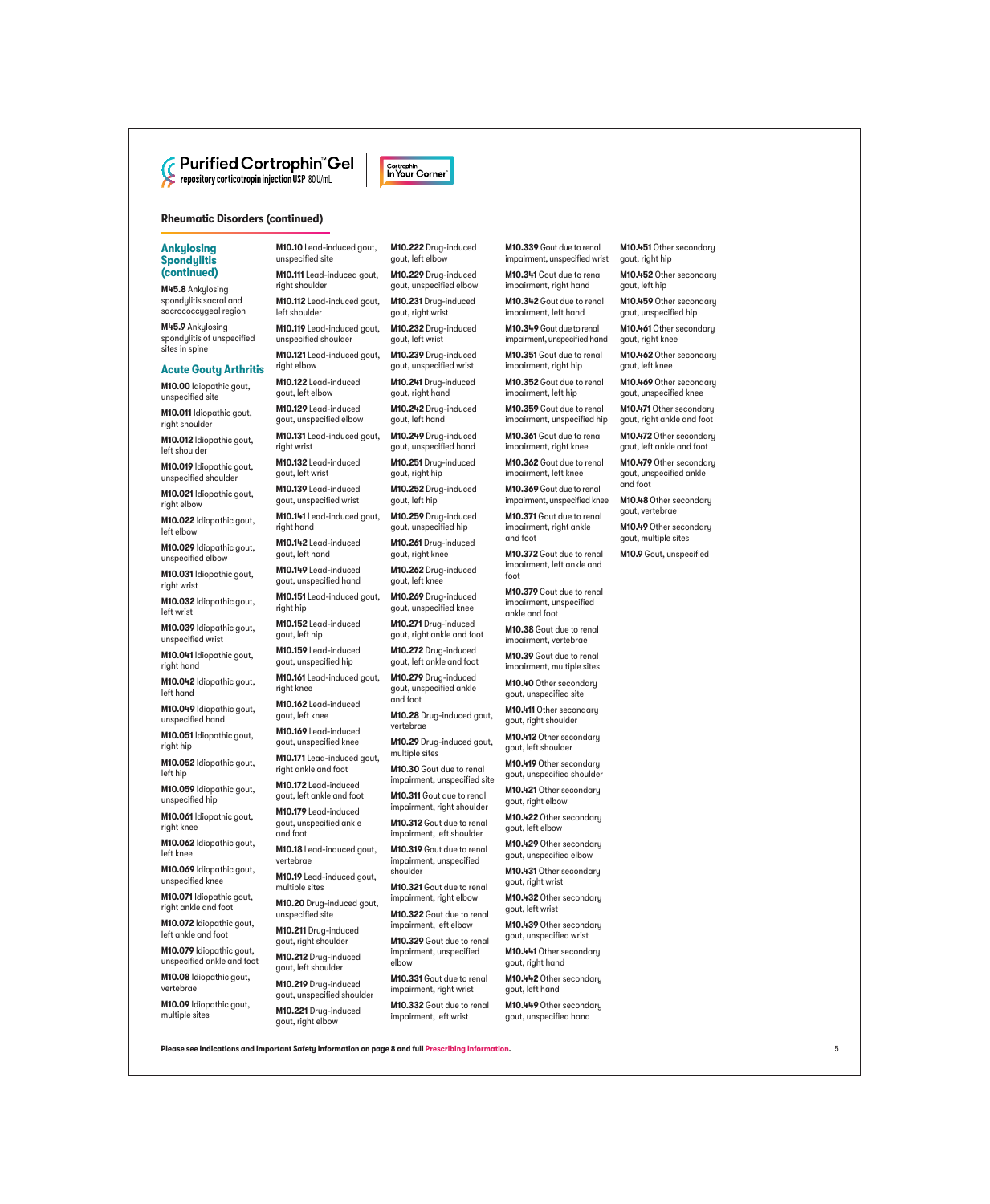# **Edematous States**

# **Nephrotic Syndrome**

**N04.0** Nephrotic syndrome with minor glomerular abnormality

**N04.1** Nephrotic syndrome with focal and segmental glomerular lesions

**N04.2** Nephrotic syndrome with diffuse membranous glomerulonephritis

**N04.3** Nephrotic syndrome with diffuse mesangial proliferative glomerulonephritis

**N04.4** Nephrotic syndrome with diffuse endocapillary proliferative glomerulonephritis

**N04.5** Nephrotic syndrome with diffuse mesangiocapillary glomerulonephritis

**N04.6** Nephrotic syndrome with dense deposit disease

**N04.7** Nephrotic syndrome with diffuse crescentic glomerulonephritis

**N04.8** Nephrotic syndrome with other morphologic changes

**N04.9** Nephrotic syndrome with unspecified morphologic changes



#### **Ophthalmic Diseases**

#### **Other Acute Disseminated Demyelination**

**G36.0** Neuromyelitis optica [Devic]

# **Conjunctivitis**

**H10.10** Acute atopic conjunctivitis, unspecified eye

**H10.11** Acute atopic conjunctivitis, right eye

**H10.12** Acute atopic conjunctivitis, left eye **H10.13** Acute atopic

conjunctivitis, bilateral

# **Disorders of Sclera**

**H15.009** Unspecific scleritis, unspecified eye

**H15.041** Scleritis with corneal involvement, right eye

**H15.042** Scleritis with corneal involvement, left eye

#### **Keratitis**

**H16.103** Unspecified superficial keratitis, bilateral

**H16.123** Filamentary keratitis, bilateral

**H16.141** Punctate keratitis, right eye

**H16.142** Punctate keratitis, left eue

**H16.143** Punctate keratitis, bilateral

**H16.293** Other keratoconjunctivitis, bilateral

**H16.321** Diffuse interstitial keratitis, right eye

**H16.322** Diffuse interstitial keratitis, left eye

**H16.323** Diffuse interstitial keratitis, bilateral

**H16.8** Other keratitis

#### **Iridocyclitis**

**H20.011** Primary iridocyclitis, right eye

**H20.012** Primary iridocyclitis, left eye

**H20.013** Primary iridocyclitis, bilateral

**H20.021** Recurrent acute iridocyclitis, right eye

**H20.022** Recurrent acute iridocyclitis, left eye

**H20.041** Secondary noninfectious iridocyclitis, right eye

**H20.042** Secondary noninfectious iridocyclitis, left eye

**H20.11** Chronic iridocyclitis, right eye

**H20.12** Chronic iridocyclitis,

left eye **H20.13** Chronic iridocyclitis, bilateral

**H20.9** Unspecified iridocyclitis

#### **Chorioretinal Inflammation**

**H30.001** Unspecified focal

chorioretinal inflammation, right eye **H30.002** Unspecified focal

chorioretinal inflammation, left eye

**H30.003** Unspecified focal chorioretinal inflammation, bilateral

**H30.93** Unspecified chorioretinal inflammation, bilateral

#### **Other Retinal Disorders**

**H35.063** Retinal vasculitis, bilateral

# **Disorders of Globe**

**H44.111** Panuveitis, right eye

**H44.112** Panuveitis, left eye **H44.113** Panuveitis,

bilateral

**H44.139** Sympathetic uveitis, unspecified eye

# **Optic Neuritis**

**H46.11** Retrobulbar neuritis, right eye

**H46.12** Retrobulbar neuritis, left eye

**H46.8** Other optic neuritis

**H46.9** Unspecified optic neuritis

#### **Respiratory States**

#### **Sarcoidosis**

**D86.0** Sarcoidosis of lung

**D86.1** Sarcoidosis of lymph nodes

**D86.2** Sarcoidosis of lung with sarcoidosis of lymph nodes

**D86.3** Sarcoidosis of skin

**D86.81** Sarcoid meningitis

**D86.82** Multiple cranial nerve palsies in sarcoidosis

**D86.83** Sarcoid iridocyclitis

**D86.84** Sarcoid pyelonephritis

**D86.85** Sarcoid myocarditis

**D86.86** Sarcoid arthropathy

**D86.87** Sarcoid myositis

**D86.89** Sarcoidosis of other sites

**D86.9** Sarcoidosis, unspecified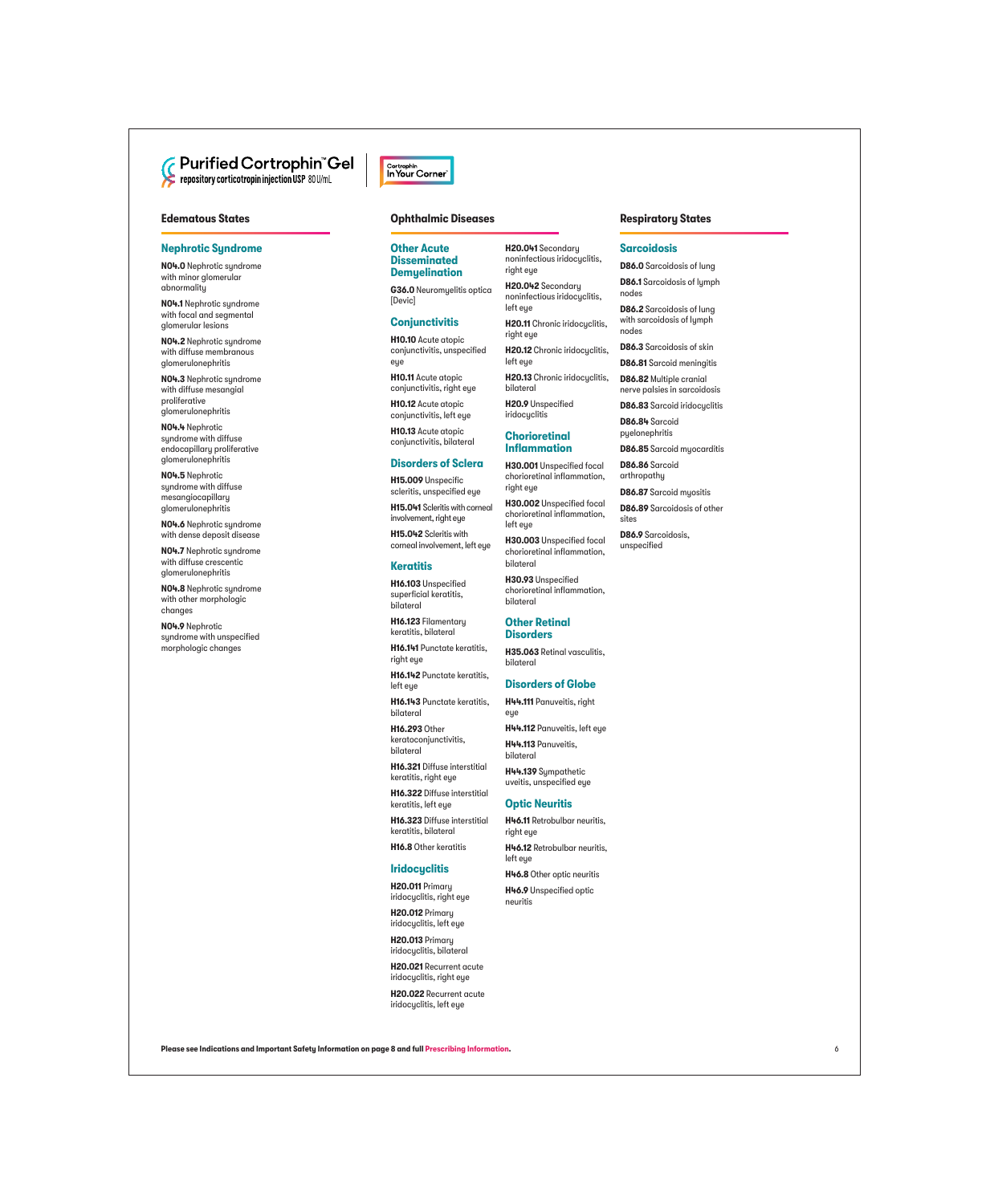



# **Sustemic Lupus Erythematosus (SLE)**

**M32.0** Drug-induced systemic lupus erythematosus

**M32.8** Other forms of systemic lupus erythematosus

**M32.9** Systemic lupus erythematosus, unspecified

**M32.10** Systemic lupus erythematosus, organ or system involvement unspecified

**M32.11** Endocarditis in systemic lupus erythematosus

**M32.12** Pericarditis in systemic lupus erythematosus

**M32.13** Lung involvement in systemic lupus erythematosus

**M32.14** Glomerular disease in systemic lupus erythematosus

**M32.15** Tubulo-interstitial nephropathy in systemic lupus erythematosus

**M32.19** Other organ or system involvement in systemic lupus erythematosus

#### **Systemic Dermatomyositis (Polymyositis)**

**M33.00** Juvenile dermatomyositis, organ involvement unspecified

**M33.01** Juvenile dermatomyositis with respiratory involvement

**M33.02** Juvenile dermatomyositis with myopathy

**M33.03** Juvenile dermatomyositis without myopathy

**M33.09** Juvenile dermatomyositis with other organ involvement

**M33.10** Other dermatomyositis, organ involvement unspecified

**M33.11** Other dermatomyositis with respiratory involvement

**M33.12** Other dermatomyositis with myopathy

**M33.13** Other dermatomyositis without muopathu

**M33.19** Other dermatomyositis with other organ involvement

**M33.20** Polymyositis, organ involvement unspecified

**M33.21** Polymyositis with respiratory involvement

**M33.22** Polymyositis with myopathy

**M33.29 Polumuositis with** other organ involvement

**M33.90**  Dermatopolymyositis, unspecified, organ involvement unspecified

**M33.91**  Dermatopolymyositis, unspecified with respiratory involvement

**M33.92**  Dermatopolymyositis, unspecified with myopathy

**M33.93**  Dermatopolymyositis, unspecified without myopathy

**M33.99** 

Dermatopolymyositis, unspecified with other organ involvement